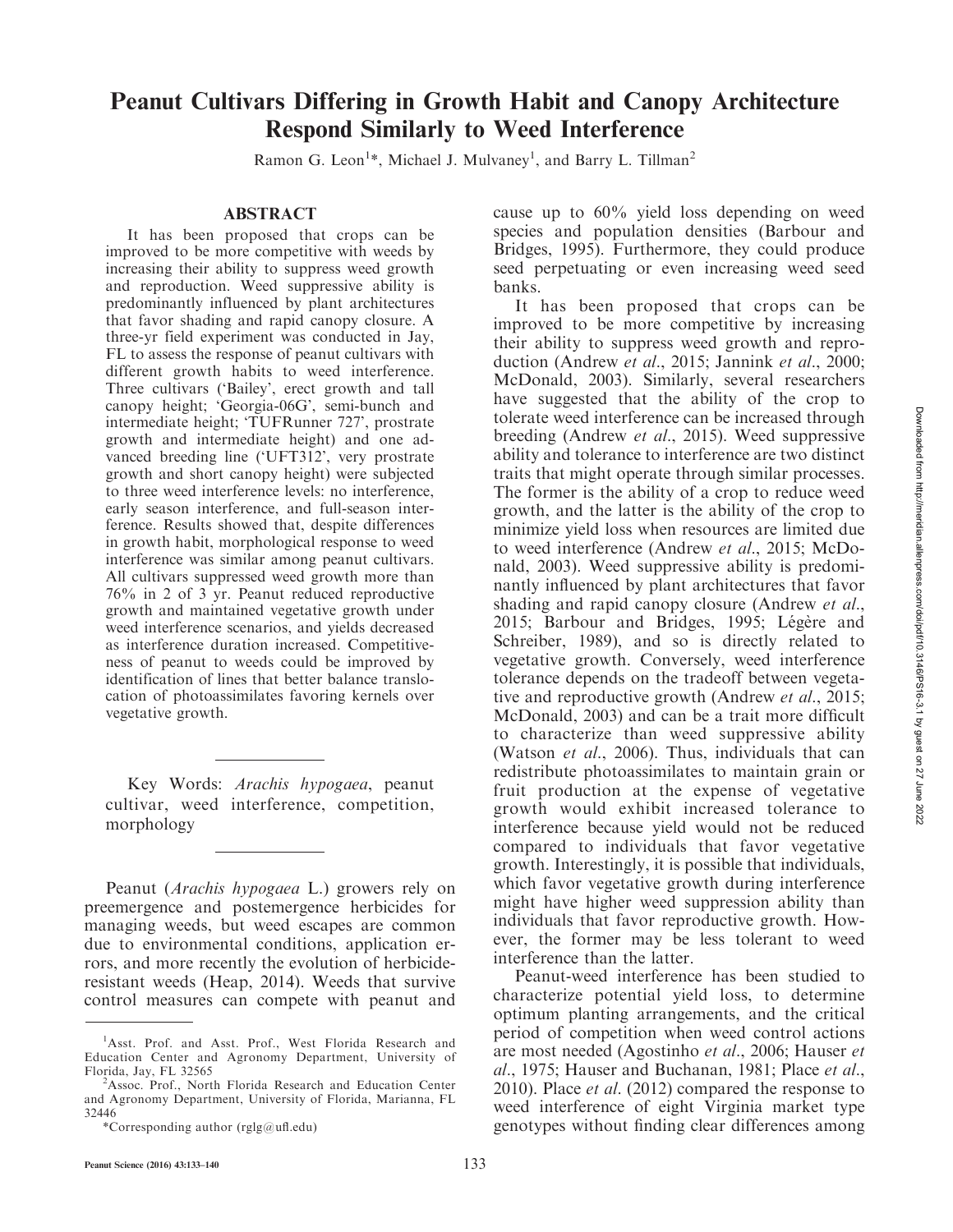genotypes. However, all genotypes suffered significant yield losses resulting from weed interference. With the exception of the Place *et al.* (2012) study, which focused on peanut biomass and yield responses, there is no information about which morphological characteristics and changes in canopy architecture favor peanut weed suppressive ability and the variability among peanut cultivars to tolerate weed interference. The objectives of the present study were: 1) to determine whether peanut cultivars with different canopy architecture and growth habit differ in their weed suppressive ability and weed interference tolerance, and 2) to characterize morphological and physiological responses to differing levels of weed interference.

## Materials and Methods

A field experiment was conducted at the West Florida Research and Education Center in Jay, FL during 2013, 2014, and 2015. The experimental site was a field that had been kept with a dense weed seed bank for the last 30 years. This field was selected to ensure high weed pressure in all plots and avoid issues related to patchiness common in fields with low weed seed banks. The weed community was comprised mainly of the dicotyledonous species sicklepod [Senna obtusifolia (L.) H.S. Irwin & Barneby], pitted morningglory (Ipomoea lacunosa L.), smallflower morningglory [*Jacquemontia tamnifolia* (L.) Griseb.]; and the monocotyledonous species benghal dayflower (Commelina benghalensis L.), goosegrass [Eleusine indica (L.) Gaertn.], browntop millet [Urochloa] ramosa (L.) T.Q. Nguyen], large crabgrass [Digitaria sanguinalis (L.) Scop.], and crowfoot grass [Dactyloctenium aegyptium (L.) Willd]. The soil was a Red Bay sandy loam (Fine-loamy, kaolinitic, thermic Rhodic Kandiudult) with pH 6.2 and 69% sand, 16% silt, and 15% clay. Every year the experiment was moved to an adjacent fallow area within the same field to avoid confounding residual effects from the previous year.

The treatments were three peanut cultivars and one advanced breeding line with different growth habit and canopy architecture and three weed interference conditions. The cultivars were 'Bailey' (erect growth and tall canopy height; Isleib et al., 2011), 'Georgia-06G' (semi-bunch, intermediate height; Branch, 2007), and 'TUFRunner 727' (prostrate growth and intermediate height; Gorbet and Tillman, 2013); the advanced breeding line 'UFT312' has very prostrate growth and short canopy height (Tillman, unpublished results). The weed interference conditions were no interference (weed-free control), early season interference, and full-season interference. These conditions were achieved by controlling weeds at different times during the growing season with a combination of herbicides and hand weeding. Additionally, we included a no-peanut control for all interference conditions to quantify weed growth potential in the absence of the crop, which allowed us to determine weed suppression by each cultivar. The experiment was arranged as a randomized complete block split-plot design with four replications.

Each season, fields were fertilized according to soil test recommendations, moldboard plowed, and beds were formed. All cultivars were planted in single rows at 20 seeds/m of row. In 2013, row spacing was 76 cm, and 91 cm in 2014 and 2015. Plots were four rows wide and 7.6 m long. Disease and insect management practices were implemented based on local standard recommendations.

All plots were treated with pendimethalin (Prowl  $H_2O^{\circ}$ , BASF Corporation, Research Triangle Park, NC) at 1,120 g ai/ha, which was incorporated with a field cultivator before planting. Similarly, all plots were treated with paraquat (Gramoxone Inteon, Syngenta, Greensboro, NC) at 140 g ai/ha plus a non-ionic surfactant at 0.25 % (v/v) (Induce, Helena Chemical Company, Collierville, TN) at cracking to eliminate weeds that emerged before peanut. This was done to avoid excessive weed interference that, based on previous studies, would have completely outcompeted the peanut preventing our ability to measure yield loss responses at levels commonly faced by growers. The full-season interference treatment did not have any additional weed control action after paraquat application. The no interference treatment had an application of a tank-mixture with imazapic (Cadre, BASF Corporation, Research Triangle Park, NC) at 70 g ai/ha, fluazifop-P-butyl (Fusilade DX, Syngenta, Greensboro, NC) at 420 g ai/ha, and non-ionic surfactant at 0.25  $\%$  (v/v) 4 and 8 wk after planting (WAP). The early season interference treatment had an application of the aforementioned tank-mixture only 8 WAP. Additionally, the no interference and early season interference treatments were hand-weeded as needed to ensure weed-free plots.

Peanut canopy height and width were determined at 4, 6, 8, 10, and 12 WAP by measuring five plants randomly selected from the two center rows of each plot. Four weeks before harvest, weed biomass was determined by harvesting all weeds (aboveground tissue) in a  $1-m^2$  frame randomly located within each plot, and then drying the tissue at 65 C for 7 d. At maturity, two peanut plants per plot were harvested (including underground tissue,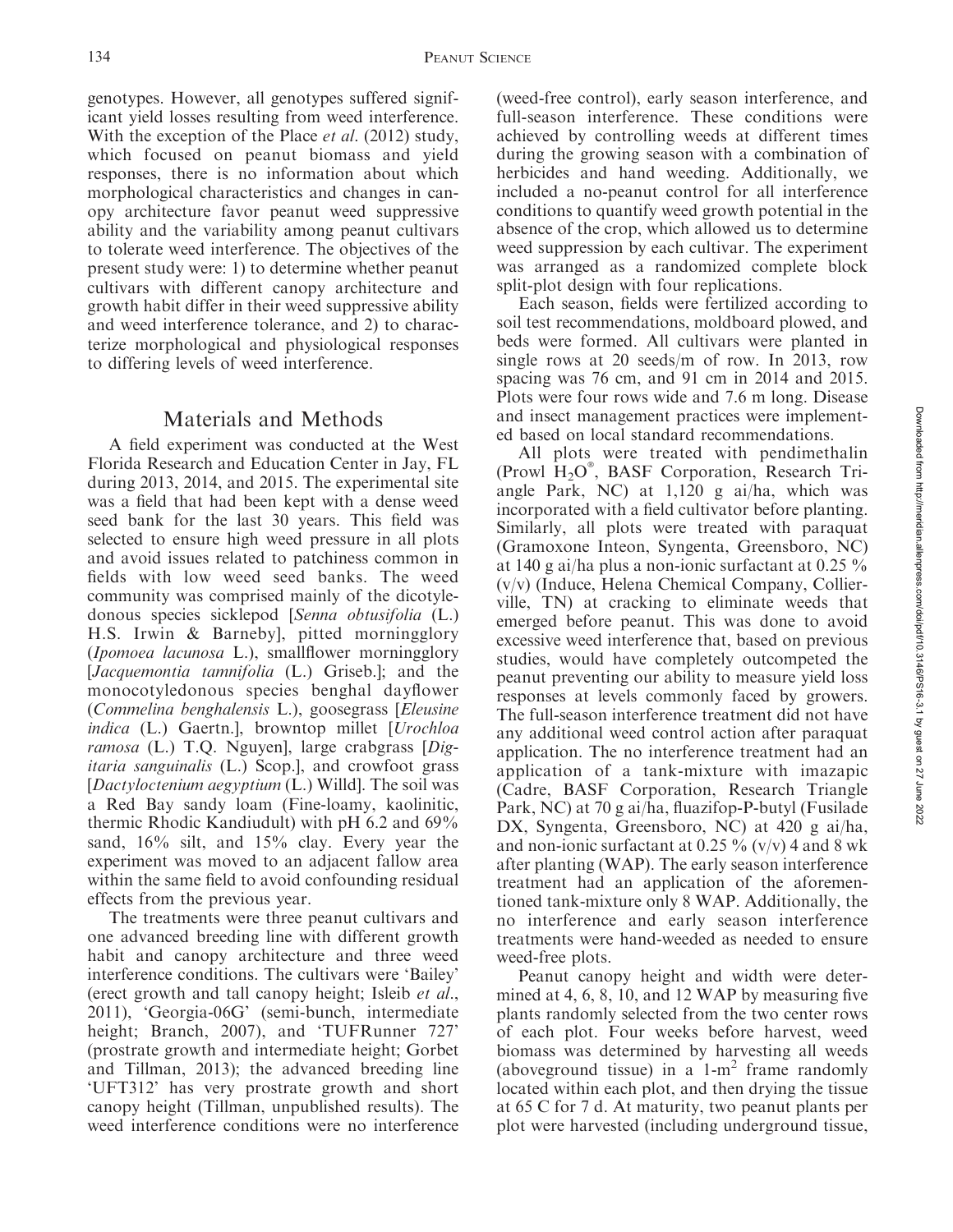and number of leaves (i.e. trifoliates), total leaf area, and plant dry weight were determined. Before harvest, weedy plots were mowed above the peanut canopy and hand weeded if needed to avoid pod loss during harvest (Place et al., 2012). The two middle rows of each plot were dug with a conventional digger-shaker-inverter and were allowed to air-dry in the field for 5 to 7 d. Peanut was then picked with a two-row peanut combine and yield was determined at 10% moisture. Optimal peanut harvest time was determined using the hull scrape method (Williams and Drexler, 1981).

Main plots were cultivar, and weed interference durations were randomized as subplots. Data were analyzed with ANOVA using the Mixed Procedure of SAS  $(9.2$  SAS $\degree$  Institute Inc. Cary, NC 27513) considering peanut treatment, interference condition, year and their interactions as main effects  $(\alpha=0.05)$ . For peanut height and canopy width data, a repeated measurements analysis was conducted. A split-plot analysis was conducted for the remaining dependent variables. The Tukey-Kramer Honestly Significant Difference method was used for means separation tests  $(\alpha=0.05)$ .

### Results and Discussion

Results were analyzed by year because of significant interactions  $(P<0.03)$  between year, cultivar, and interference treatments. Unusually intense rainfall events were received during the planting and establishment period between mid-April and late May 2014 (Figure 1). The UFT312 seed used in 2014 had lower vigor than the other two years, and crop stand was considerably lower (less than half) than the other cultivars. For this reason, UFT312 data were excluded from analyses in 2014. Within years, few interactions were observed between cultivar and interference (Table 1).

Cultivar, interference, and their interactions were generally not significant for plant dry weight, leaf area, and leaves per plant during all three years (Table 1). A yield response to cultivar was observed in 2013 and 2015, with yields in the order of Georgia-06G  $\geq$  TUFRunner 727  $>$  Bailey  $\geq$ UFT312 (Table 2). TUFRunner 727 performed as well as Georgia-06G in two of the three years. The results indicated that despite their differences in growth habit and canopy architecture, the four evaluated cultivars responded similarly to weed interference (Table 1). Place et al. (2012) compared biomass production of eight Virginia market type peanut genotypes growing under weed-free and weedy conditions, but all genotypes responded similarly to weed interference. They concluded that, at least for Virginia market type peanut, efforts to select cultivars with higher weed suppression and competition tolerance might have little value as part of an integrated weed management approach due to the limited genetic variability for these traits.

Weed interference level significantly affected peanut yield during all three years (Table 1). Weed biomass production was affected by the interaction between cultivar and interference in 2013 and 2015 (Table 1). However, this interaction was mainly due to the magnitude of the differences between the no-peanut weedy control under full-season interference and the cultivar treatment in the same and other interference conditions. When cultivars were compared within interference conditions, they suppressed weed growth similarly (data not shown). For this reason, only main factors are discussed. As weed interference duration increased, weed biomass increased (Figure 2) and peanut yield decreased (Figure 3), confirming that weed populations were high enough to negatively impact peanut growth, development, and yield. In 2013 and 2015, all cultivars suppressed weed growth more than 76% (data not shown). However, in 2014, there was no weed suppression when compared to the peanut free control  $(P>0.93)$ . Weather conditions (temperature, solar radiation, and total rainfall) were similar during the three years of the study (Figure 1), but fall armyworm (Spodoptera frugiperda [J.E. Smith]) infestations during 2014 exceeded threshold and required insecticide applications in all plots. The heavy infestation is thought to have reduced weed biomass that year especially in the no peanut treatments (Figure 2). Although weed growth was considerably higher in 2015 than in 2014 (Figure 2), peanut yield reductions due to interference level were lower in 2015 than in 2014 ( $P<0.0001$ ; Figure 3). These particular results illustrate the complexity of interference between peanut and weeds.

Weed interference increased peanut main stem height in the order of full-season interference  $\geq$ early season  $>$  no weed interference in 2013 and 2014 (Table 3). Canopy height ranking between cultivars was not affected by interference, and Bailey was the tallest cultivar and UFT312 the shortest regardless of interference duration. It is worth noting that in 2015, there was no interaction between peanut cultivar and weed interference for canopy height and width (Table 3). This is an indirect effect of all cultivars being considerably taller in 2015 compared to the other two years (Table 3). As shown in Figure 2, weed populations were highest in 2015, which possibly forced all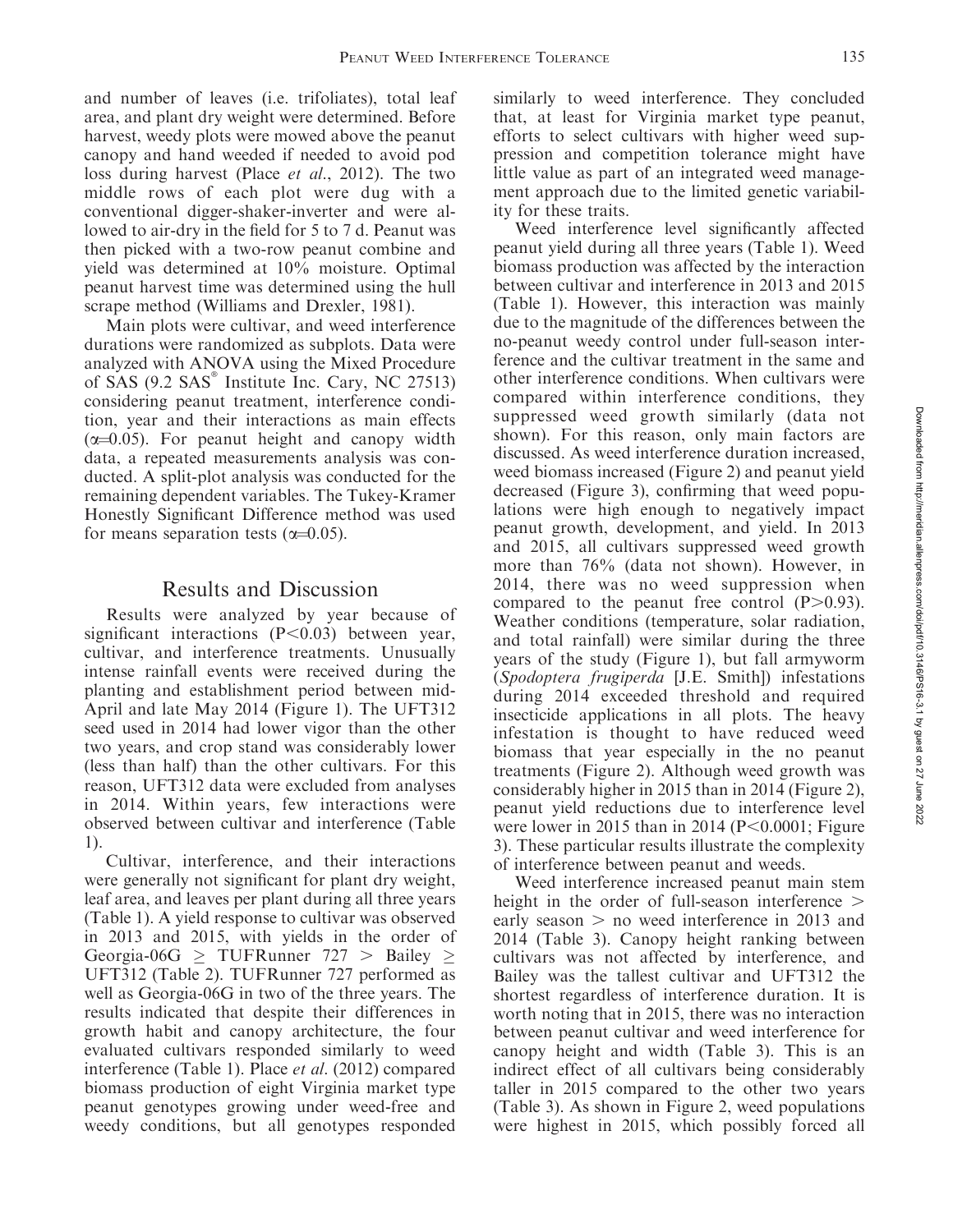

Fig. 1. Daily air and soil temperatures and rainfall data at the research site in Jay, FL over the three year study. Downward and upward arrows indicate planting and harvest date, respectively.

cultivars to maximize stem elongation to compete against weeds (Ballaré and Casals, 2000; James et al., 1988).

No clear differences were observed between cultivars for relative change in height and width in response to interference (Table 3). A cultivar by interference interaction for peanut height and canopy width was only significant in 2013 (Table 3). In that year, Georgia-06G had the greatest peanut height response to weed interference, while UFT312 did not respond. However, in 2014 and 2015, the lack of a cultivar by interference level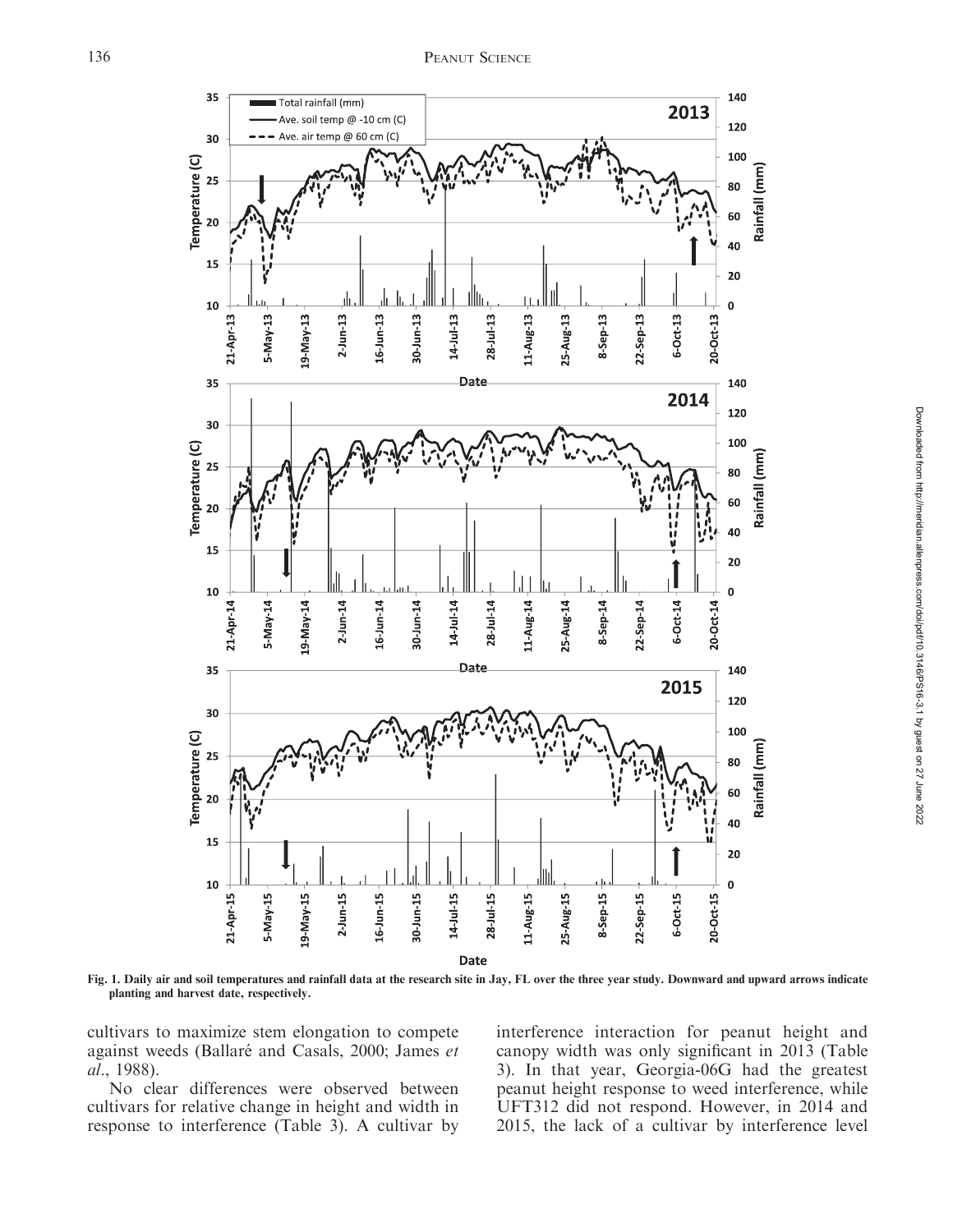| $\mathbf{u}$ , weight for three years. |      |                     |      |      |           |      |      |                     |          |              |         |         |                    |       |         |
|----------------------------------------|------|---------------------|------|------|-----------|------|------|---------------------|----------|--------------|---------|---------|--------------------|-------|---------|
|                                        |      | Leaves<br>per plant |      |      | Leaf area |      |      | Plant<br>dry weight |          | Peanut yield |         |         | Weed<br>dry weight |       |         |
| Factor                                 | 2013 | 2014                | 2015 | 2013 | 2014      | 2015 | 2013 | 2014                | 2015     | 2013         | 2014    | 2015    | 2013               | 2014  | 2015    |
|                                        |      |                     |      |      |           |      |      |                     | P-value- |              |         |         |                    |       |         |
| Cultivar                               | 0.10 | 0.07                | 0.07 | 0.16 | 0.13      | 0.13 | 0.09 | 0.12                | 0.03     | < 0.001      | 0.07    | < 0.001 | < 0.001            | 0.89  | < 0.001 |
| Interference                           | 0.16 | 0.03                | 0.47 | 0.08 | 0.11      | 0.26 | 0.06 | 0.12                | 0.36     | < 0.001      | < 0.001 | 0.04    | < 0.001            | 0.006 | 0.05    |
| Cultivar by                            |      |                     |      |      |           |      |      |                     |          |              |         |         |                    |       |         |
| Interference                           | 0.82 | 0.43                | 0.96 | 0.66 | (0.54)    | 0.78 | 0.84 | 0.45                | 0.85     | 0.78         | 0.29    | 0.36    | < 0.001            | 0.47  | 0.003   |

Table 1. Statistical significance of experimental factors based on analysis of variance for peanut growth and yield parameters and weed dry weight for three years.<sup>a</sup>

a "Weed dry weight" compares interference levels (n=2, early and full-season) and cultivar (n=5, including a no peanut control). Other parameters compare cultivar ( $n=4$ , without the no-peanut control) and interference levels ( $n=3$ , including the no-weed control, early season interference, and full-season interference).

Table 2. Peanut growth parameters, yield, and weed dry weight for four cultivars grown during 2013 to 2015 in Jay, FL.

|               |      | Leaves per plant |      |        | Leaf area       |       |      | Plant dry weight |          | Peanut vield |         |       |
|---------------|------|------------------|------|--------|-----------------|-------|------|------------------|----------|--------------|---------|-------|
| Cultivar      | 2013 | 2014             | 2015 | 2013   | 2014            | 2015  | 2013 | 2014             | 2015     | 2013         | 2014    | 2015  |
|               |      | No-              |      |        | cm <sup>-</sup> |       |      |                  |          |              | -kg/ha- |       |
| Bailey        | 507a | 208a             | 152a | 11180a | 4489a           | 7086a | 125a | 56a              | $49ab^a$ | 4332b        | 3165a   | 3393c |
| Georgia-06G   | 281a | 254a             | 163a | 6785a  | 5017a           | 3705a | 56a  | 55a              | 46b      | 6635a        | 3396a   | 4970a |
| TUFRunner 727 | 215a | 324a             | 236a | 5041a  | 6451a           | 5368a | 49a  | 77a              | 71a      | 6288a        | 2605a   | 4226b |
| <b>UFT312</b> | 482a | n.d.             | 177a | 9712a  | n.d.            | 3853a | 80a  | n.d.             | 46b      | 3656b        | n.d.    | 3220c |

aValues with the same letter within year were not statistically different based on Tukey-Kramer HSD (x=0.05). n.d. indicates values that were not determined due to poor crop establishment. Data were pooled over weed interference treatments.



Fig. 2. Weed biomass production with and without early and full-season interference with peanut during 2013 to 2015 in Jay, FL. Columns with the same letter within year were not statistically different based on Tukey-Kramer HSD ( $\alpha$ =0.05).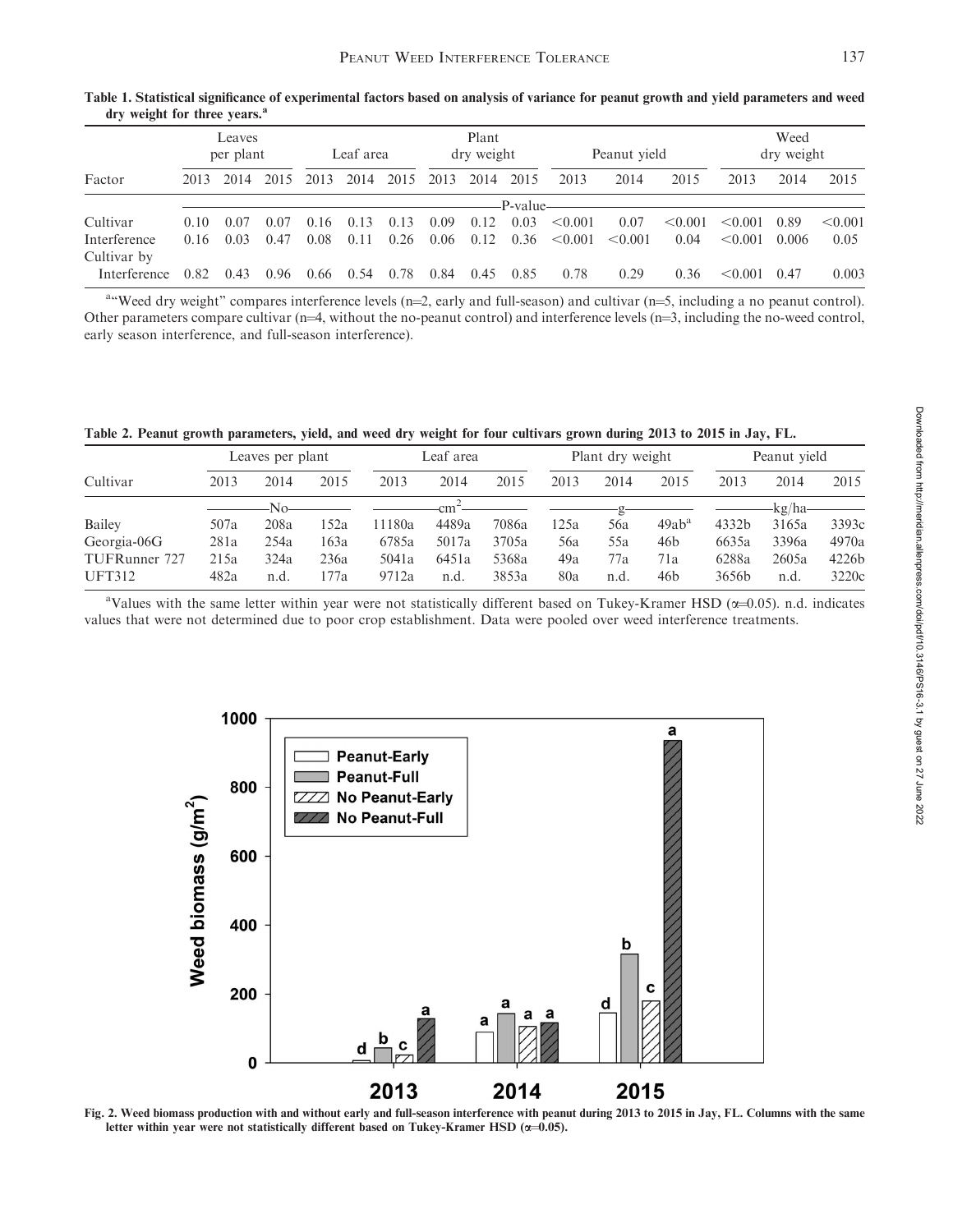

Fig. 3. Peanut yield in response to no, early and full-season weed interference during 2013 to 2015 in Jay, FL. Columns with the same letter within year were not statistically different based on Tukey-Kramer HSD ( $\alpha$ =0.05).

interaction indicates that cultivars responded similarly to weed interference, regardless of the differing growth habits of the cultivars chosen for this study.

Peanut yield was inversely related to weed interference duration during the three years of the study (Figure 3). However, the dry weight of peanut plants was not affected by weed interference during all three years (Figure 4). These results indicated that commercial peanut cultivars favor vegetative over reproductive growth while experiencing weed interference even when that interference affects peanut growth.

Agostinho et al. (2006) reported that peanut genotypes differed in ability to compete with weeds, and the most evident response was not only yield loss but also a reduction in kernel size when compared with weed-free conditions. Our findings



Fig. 4. Peanut plant dry weight in response to no, early and full-season weed interference during 2013 to 2015 in Jay, FL. There were no differences between interference treatments based on Tukey-Kramer HSD ( $\alpha$ =0.05).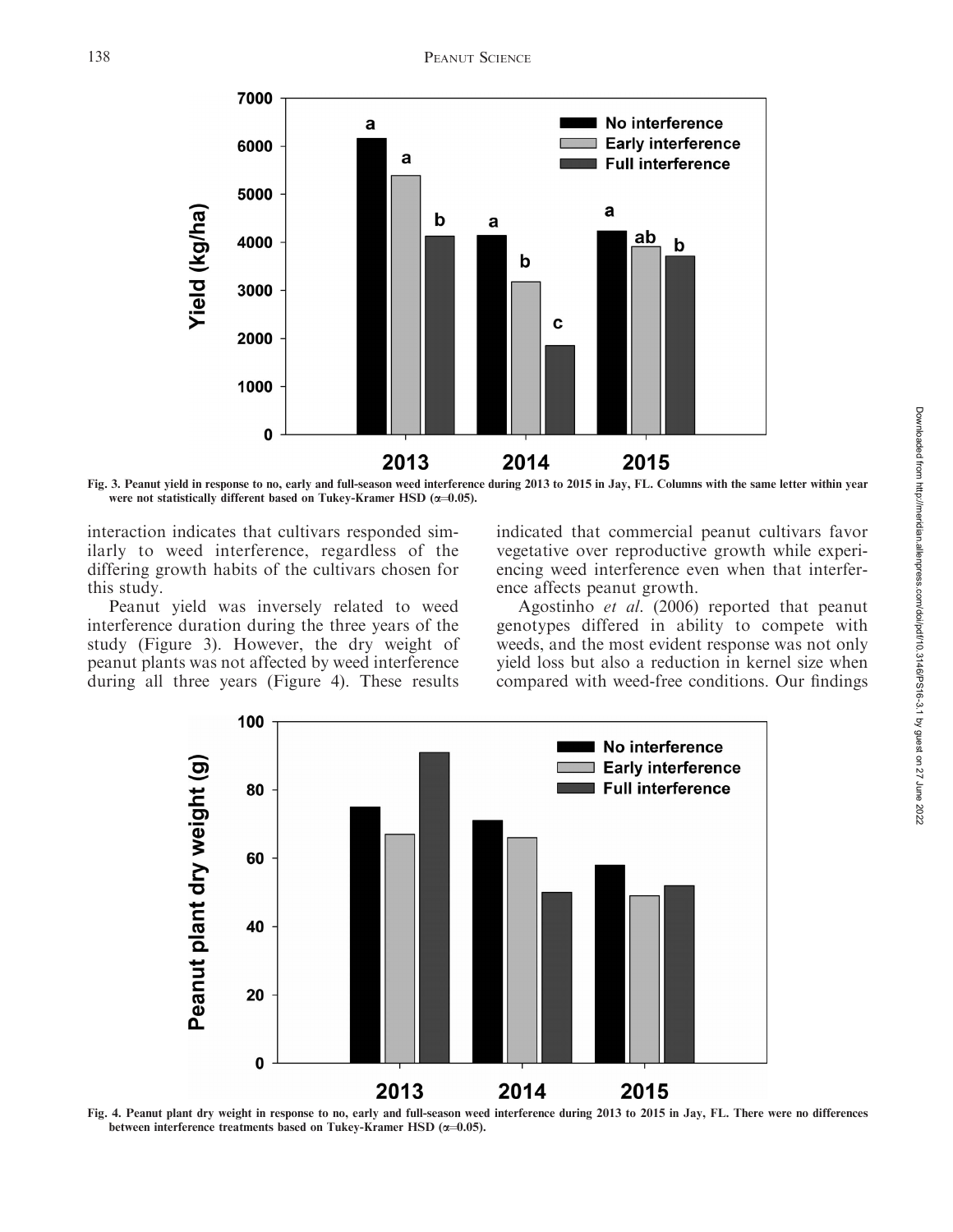| TUFRunner 727<br>Georgia-06G<br>Cultivar<br>Bailey |                                                                                                                                                                                                                            |                                                                              | Peanut height                                                                                             |         |                                            | Peanut canopy width |                                                                          |                    | Relative peanut height |                       |                    | Relative peanut row width |                                                                                                                                                                                                                                                                                                                                                                         |
|----------------------------------------------------|----------------------------------------------------------------------------------------------------------------------------------------------------------------------------------------------------------------------------|------------------------------------------------------------------------------|-----------------------------------------------------------------------------------------------------------|---------|--------------------------------------------|---------------------|--------------------------------------------------------------------------|--------------------|------------------------|-----------------------|--------------------|---------------------------|-------------------------------------------------------------------------------------------------------------------------------------------------------------------------------------------------------------------------------------------------------------------------------------------------------------------------------------------------------------------------|
|                                                    | Interference                                                                                                                                                                                                               | 2013                                                                         | 2014                                                                                                      | 2015    | 2013                                       | 2014                | 2015                                                                     | 2013               | 2014                   | 2015                  | 2013               | 2014                      | 2015                                                                                                                                                                                                                                                                                                                                                                    |
|                                                    |                                                                                                                                                                                                                            |                                                                              |                                                                                                           |         |                                            |                     |                                                                          | g                  |                        |                       |                    |                           |                                                                                                                                                                                                                                                                                                                                                                         |
|                                                    |                                                                                                                                                                                                                            |                                                                              | 36a                                                                                                       | 50a     |                                            | 56a                 | 82a                                                                      |                    | 1.05a                  | 1.01a                 | 0.99 <sub>b</sub>  |                           | 0.99a                                                                                                                                                                                                                                                                                                                                                                   |
|                                                    |                                                                                                                                                                                                                            |                                                                              | 30 <sub>b</sub>                                                                                           | 42c     |                                            | 53a                 | 80 <sub>b</sub>                                                          |                    | 1.05a                  | 00a                   | 1.05a              | 0.96a<br>0.99a<br>1.00a   | 0.99a                                                                                                                                                                                                                                                                                                                                                                   |
|                                                    |                                                                                                                                                                                                                            |                                                                              |                                                                                                           | 47b     |                                            | 57a                 | 83a                                                                      |                    | 1.08a                  | .02a                  | 0.99 <sub>b</sub>  |                           | 1.00a                                                                                                                                                                                                                                                                                                                                                                   |
| <b>UFT312</b>                                      |                                                                                                                                                                                                                            |                                                                              | م                                                                                                         | 42c     |                                            | n.d.                |                                                                          |                    | n.d.                   | .01a                  | 0.95 <sub>b</sub>  | n.d.                      | $0.99a$<br>$0.99ab$                                                                                                                                                                                                                                                                                                                                                     |
|                                                    | Full                                                                                                                                                                                                                       |                                                                              | $30b$ $1d$ $3d$ $3z$ $3z$ $3z$ $3z$ $3z$ $3z$ $3z$ $3z$ $3z$ $3z$ $3z$ $3z$ $3z$ $3z$ $3z$ $3z$ $3z$ $3<$ | 46a     |                                            | 53c                 | $\begin{array}{c}\n 215 \\  \hline\n 815 \\  \hline\n 815\n \end{array}$ |                    | 1.13c                  | $\frac{1.01a}{1.01a}$ | 1.00a              | 0.94b<br>0.97a<br>1.00a   |                                                                                                                                                                                                                                                                                                                                                                         |
|                                                    | $_{\rm{Early}}$                                                                                                                                                                                                            |                                                                              |                                                                                                           | 46a     |                                            | 54b                 |                                                                          |                    | 1.06b                  |                       | $0.98a$<br>$1.00a$ |                           | $0.98b$<br>1.00a                                                                                                                                                                                                                                                                                                                                                        |
|                                                    | $\frac{1}{2}$                                                                                                                                                                                                              |                                                                              |                                                                                                           | 45a     |                                            | 58a                 | 82a                                                                      |                    | 0.00a                  |                       |                    |                           |                                                                                                                                                                                                                                                                                                                                                                         |
| Bailey                                             | $_{\rm Full}$                                                                                                                                                                                                              | $37a^c$                                                                      |                                                                                                           |         | 58ab                                       |                     |                                                                          | 1.15ab             |                        |                       |                    |                           |                                                                                                                                                                                                                                                                                                                                                                         |
|                                                    |                                                                                                                                                                                                                            |                                                                              |                                                                                                           |         | 54ab                                       |                     |                                                                          | 0.93 <sub>b</sub>  |                        |                       |                    |                           |                                                                                                                                                                                                                                                                                                                                                                         |
|                                                    |                                                                                                                                                                                                                            |                                                                              |                                                                                                           |         |                                            |                     |                                                                          | 1.00 <sub>b</sub>  |                        |                       |                    |                           |                                                                                                                                                                                                                                                                                                                                                                         |
| Georgia-06G                                        |                                                                                                                                                                                                                            |                                                                              |                                                                                                           |         |                                            |                     |                                                                          | 1.23a              |                        |                       |                    |                           |                                                                                                                                                                                                                                                                                                                                                                         |
|                                                    | $\begin{array}{l} \mathrm{Early} \\ \mathrm{Neul} \\ \mathrm{Full} \\ \mathrm{Bary} \\ \mathrm{Neul} \\ \mathrm{Full} \\ \end{array}$                                                                                      |                                                                              |                                                                                                           |         | $57a$<br>$55ab$<br>$51b$<br>$57a$<br>$57a$ |                     |                                                                          | $1.22a$<br>$1.00b$ |                        |                       |                    |                           |                                                                                                                                                                                                                                                                                                                                                                         |
|                                                    |                                                                                                                                                                                                                            |                                                                              |                                                                                                           |         |                                            |                     |                                                                          |                    |                        |                       |                    |                           |                                                                                                                                                                                                                                                                                                                                                                         |
| TUFRunner 727                                      |                                                                                                                                                                                                                            |                                                                              |                                                                                                           |         |                                            |                     |                                                                          | 1.12a              |                        |                       |                    |                           |                                                                                                                                                                                                                                                                                                                                                                         |
|                                                    |                                                                                                                                                                                                                            |                                                                              |                                                                                                           |         |                                            |                     |                                                                          | 1.05 <sub>b</sub>  |                        |                       |                    |                           |                                                                                                                                                                                                                                                                                                                                                                         |
|                                                    |                                                                                                                                                                                                                            |                                                                              |                                                                                                           |         | 58ab                                       |                     |                                                                          | 1.00 <sub>b</sub>  |                        |                       |                    |                           |                                                                                                                                                                                                                                                                                                                                                                         |
| JFT312                                             | ${\rm Early\atop Nol}$ Full                                                                                                                                                                                                | 2010<br>2010<br>2010<br>2010<br>2010<br>2010<br>2010<br>2010<br>2010<br>2010 | $\vec{a}$                                                                                                 |         | 54ab                                       |                     |                                                                          | 0.99 <sub>b</sub>  |                        |                       |                    |                           |                                                                                                                                                                                                                                                                                                                                                                         |
|                                                    | Early                                                                                                                                                                                                                      | 26c                                                                          | n.d.                                                                                                      |         | 57ab                                       |                     |                                                                          | 0.98 <sub>b</sub>  |                        |                       |                    |                           |                                                                                                                                                                                                                                                                                                                                                                         |
|                                                    | $\frac{1}{2}$                                                                                                                                                                                                              |                                                                              | n.d                                                                                                       |         | 59a                                        |                     |                                                                          | 1.00 <sub>b</sub>  |                        |                       |                    |                           |                                                                                                                                                                                                                                                                                                                                                                         |
| <b>ANOVA</b>                                       |                                                                                                                                                                                                                            |                                                                              |                                                                                                           |         |                                            |                     | P-value                                                                  |                    |                        |                       |                    |                           |                                                                                                                                                                                                                                                                                                                                                                         |
| Cultivar <sub>(V)</sub>                            |                                                                                                                                                                                                                            | < 0.001                                                                      | $0.001\,$                                                                                                 | < 0.001 | 0.006                                      |                     | < 0.001                                                                  | < 0.001            |                        | 0.18                  | 0.003              |                           |                                                                                                                                                                                                                                                                                                                                                                         |
|                                                    |                                                                                                                                                                                                                            |                                                                              |                                                                                                           | 0.21    |                                            |                     |                                                                          |                    |                        |                       |                    |                           | $0.74$<br>$0.02$                                                                                                                                                                                                                                                                                                                                                        |
|                                                    |                                                                                                                                                                                                                            | 0.004                                                                        | 0.53                                                                                                      | 0.45    | 0.03                                       | 0.14                |                                                                          | < 0.001            | 0.43                   | 0.36                  | 0.08               | 0.30                      | 0.17                                                                                                                                                                                                                                                                                                                                                                    |
|                                                    |                                                                                                                                                                                                                            |                                                                              |                                                                                                           |         |                                            |                     |                                                                          |                    |                        |                       |                    |                           |                                                                                                                                                                                                                                                                                                                                                                         |
|                                                    |                                                                                                                                                                                                                            |                                                                              |                                                                                                           |         |                                            |                     |                                                                          |                    |                        |                       |                    |                           |                                                                                                                                                                                                                                                                                                                                                                         |
|                                                    |                                                                                                                                                                                                                            |                                                                              |                                                                                                           |         |                                            |                     |                                                                          |                    |                        |                       |                    |                           |                                                                                                                                                                                                                                                                                                                                                                         |
| Interference (I)                                   | interaction was significant ( $P \le 0.05$ ). When the interaction was not significant ( $P > 0.05$ ), only means for main effects are presented<br>Indicates that data was not determined due to poor crop establishment. | < 0.001                                                                      | < 0.001                                                                                                   |         | 0.37                                       | $0.07$ $<$ $0.001$  | $0.01\,$<br>0.14                                                         | < 0.001            | $\frac{0.60}{0.001}$   |                       | 0.29               | 0.53                      | Values with the same letter within year were not statistically different based on Tukey-Kramer HSD (a=0.05). Cultivar by interference means are only presented when the<br>aRelative values are based on weed free controls for each peanut cultivar. Reported values are the averages of five measurements at different times within a season.<br>$\frac{0.61}{0.002}$ |

Downloaded from http://meridian.allenpress.com/doi/pdf/10.3146/PS16-3.1 by guest on 27 June 2022 Downloaded from http://meridian.allenpress.com/doi/pdf/10.3146/PS16-3.1 by guest on 27 June 2022